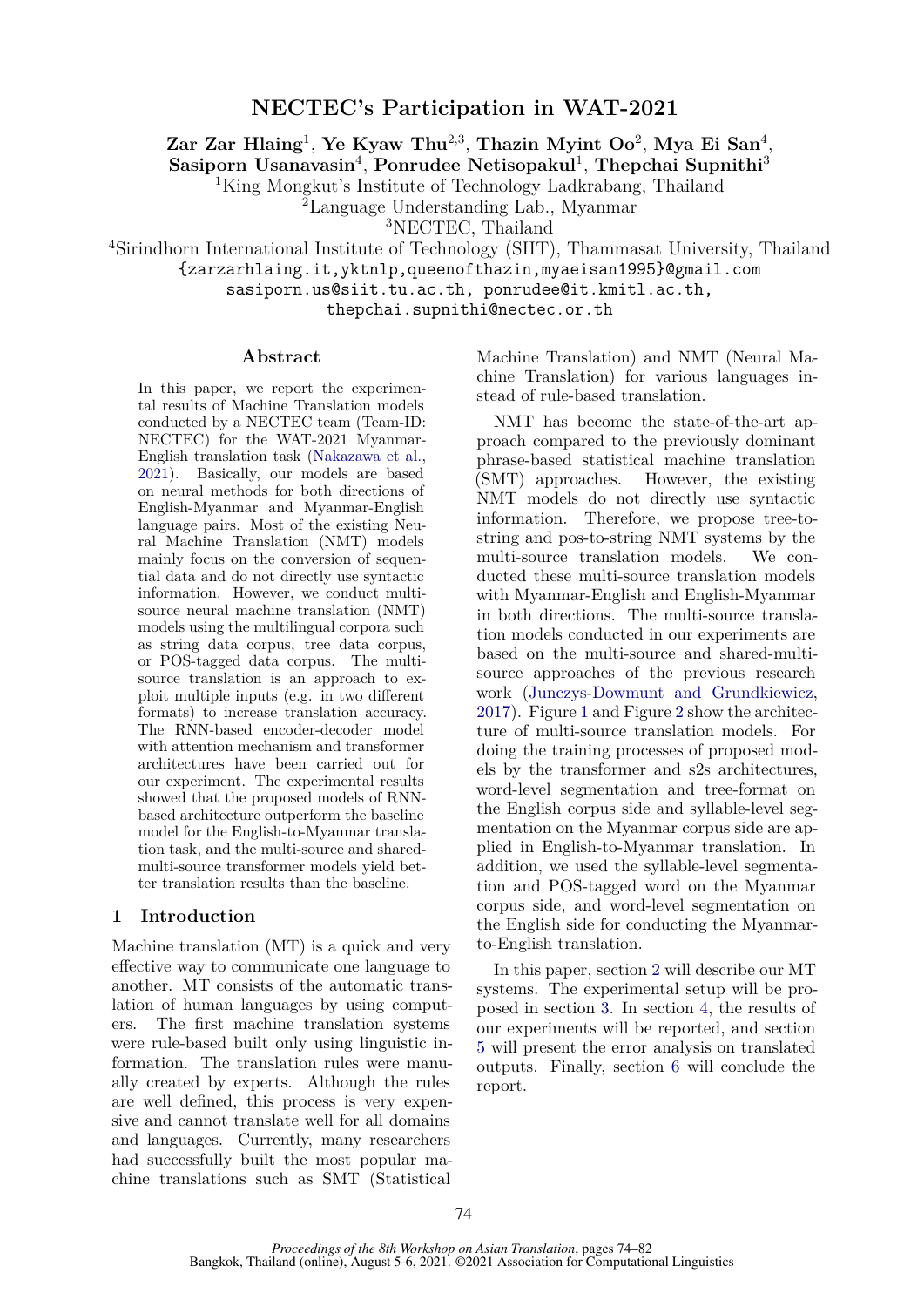<span id="page-1-0"></span>

<span id="page-1-1"></span>Figure 1: The basic idea of multi-source translation model for English-to-Myanmar translation



Figure 2: The basic idea of multi-source translation model for Myanmar-to-English translation

#### <span id="page-1-2"></span>**2 System Description**

In this section, we describe the methodology used in our experiments for this paper. To build NMT systems, we chose the Marian framework<sup>[1](#page-1-4)</sup>[\(Junczys-Dowmunt et al.,](#page-8-2) [2018\)](#page-8-2) with the architectures of Transformer and RNN based encoder-decoder model with attention mechanism (s2s). Marian is a selfcontained neural machine translation toolkit focus on efficiency and research. This framework, the reimplementation of Nematus [\(Sen](#page-8-3)[nrich et al.,](#page-8-3) [2017](#page-8-3)), is an efficient Neural Machine Translation framework written in pure  $C++$  with minimal dependencies.

The main features of Marian are pure C++ implementation, one engine for GPU/CPU training and decoding, fast multi-GPU training and batched translation on GPU/CPU, minimal dependencies on external software (CUDA or MKL, and Boost), the static compilation (i.e., compile once, copy the binary and use anywhere), and permissive opensource MIT license. There are several model types supported by the Marian framework. Among them, we used *transformer*, *multitransformer*, *shared-multi-transformer*, *s2s* (RNN-based encoder-decoder model with attention mechanism), *multi-s2s*, and *shared-multi-s2s* models for our experiment.

*transformer*: a model originally proposed by Google ([Vaswani et al.](#page-8-4), [2017\)](#page-8-4) based on attention mechanisms. *multi-transformer*: a transformer model but uses multiple encoders. *shared-multi-transformer*: is the same as multi-transformer but the difference is that the two encoders in shared-multi-transformer share parameters during training. *s2s*: an RNN-based encoder-decoder model with attention mechanism. The architecture is equivalent to the Nematus models [\(Sennrich et al.](#page-8-3), [2017](#page-8-3)). *multi-s2s*: s2s model but uses two or more encoders allowing multi-source neural machine translation. *shared-multi-s2s*: is the same as multi-s2s but the difference is that the two encoders in shared-multi-s2s share parameters during training.

In our experiments, two baseline models (transformer and RNN based attention: s2s) are used for the translation tasks of Englishto-Myanmar and Myanmar-to-English. For the first translation task, the baseline models take single input of English tree data {tree-en} and produce the output of Myanmar string {my}. The multi-transformer, shared-multitransformer, multi-s2s, and shared-multi-s2s models use two inputs of English string data and tree data {en, tree-en} and produce the output of Myanmar string {my}. For the second translation task, the input of Myanmar POS data {pos-my} is taken by the baseline models and produces the output of English string {en}. The multi-source and shared multi-source models take two inputs of Myanmar sting data and Myanmar POS data {my, pos-my} and yield the output of English string {en}. The baseline models, the multi-source and shared-multi-source models do the same action as the first translation task with different inputs and outputs.

#### <span id="page-1-3"></span>**3 Experimental Setup**

### **3.1 Parallel Data**

The parallel data for Myanmar-English and English-Myanmar translation tasks was provided by the organizers of the competition and consists of two corpora: the ALT corpus and the UCSY corpus. The ALT cor-

<span id="page-1-4"></span><sup>1</sup> <https://github.com/marian-nmt/marian>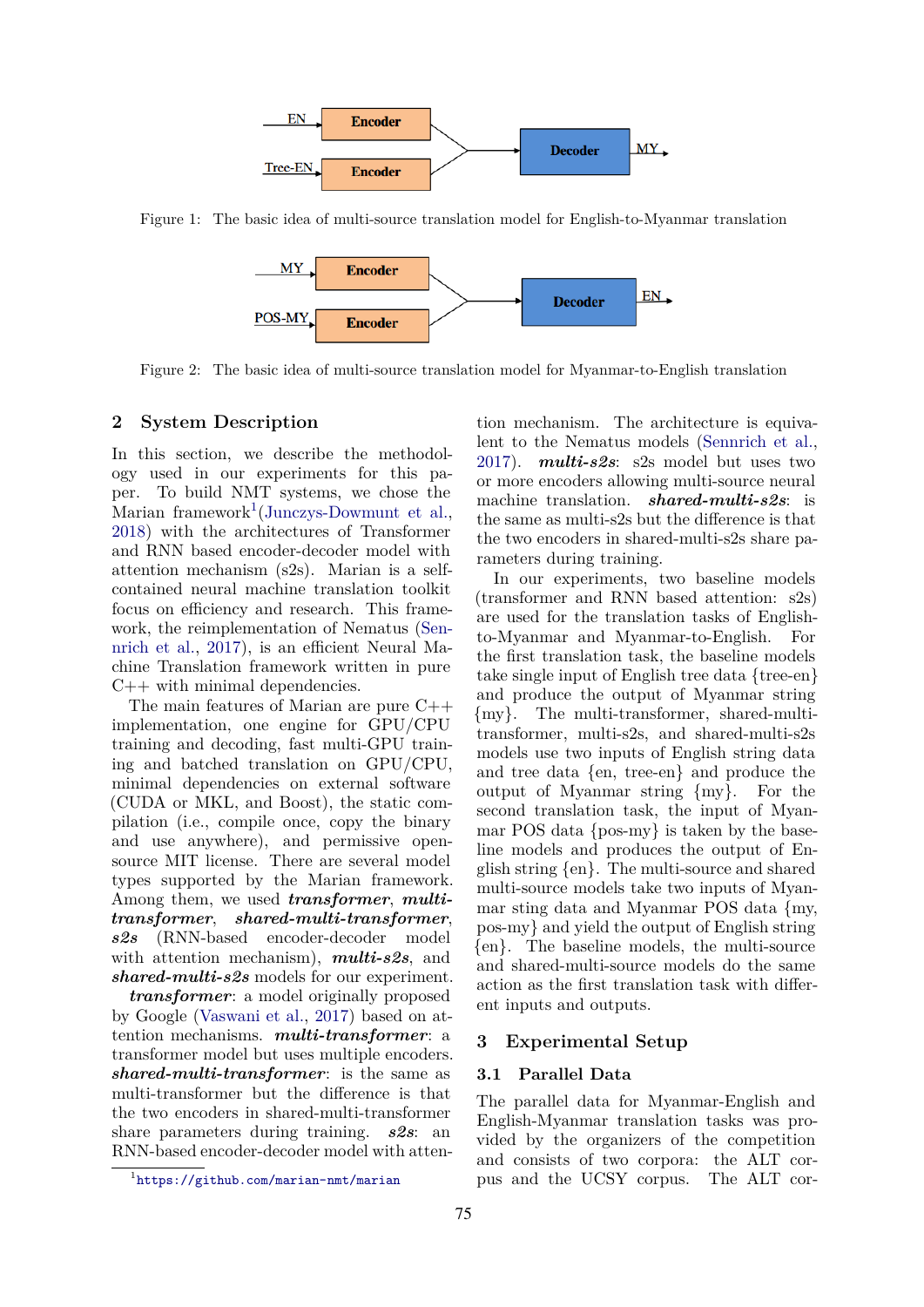pus is one part of the Asian Language Treebank (ALT) Project [\(Riza et al.,](#page-8-5) [2016\)](#page-8-5) which consists of twenty thousand Myanmar-English parallel sentences from the Wikinews. The UCSY corpus ([Yi Mon ShweSin et al.,](#page-8-6) [2018](#page-8-6)) contains 238,014 sentences from various domains, including news articles and textbooks. The UCSY corpus for WAT-2021 is not identical to those used in WAT 2020 due to the extension of corpus size. Unlike the ALT corpus, Myanmar text in the UCSY corpus is not segmented. ALT corpus size is extremely small. And thus, the development data and test data were chosen from the ALT corpus. Moreover, we planned to do the experimental settings in training data with and without ALT training data because the test data are retrieved only from the ALT corpus. Due to the very limited hardware (only 2 GPUs and 8 GB memory workstation), the training time took very long and also crush several times, and we couldn't manage to finish both of the experiments. Therefore, in this paper, we present the experimental results with the training data only using the UCSY corpus that contained around 238,000 lines. Table [1](#page-3-0) shows data statistics used for the experiments.

## **3.2 Data Preprocessing**

In this section, we describe the preprocessing steps before doing the training processes. Proper syllable segmentation or word segmentation is essential for the quality improvement of machine translation in the Myanmar language because this language has no clear definition of word boundaries. Although Myanmar text data in the ALT corpus are manual word segmentation data, those in the UCSY corpus are not segmented. Thus, we need to segment these data. We prepared both syllable and word segmentation for Myanmar language data. We used in-house **myWord**[2](#page-2-0) segmenter for Myanmar word segmentation and Myanmar **sylbreak**[3](#page-2-1) segmenter for syllable segmentation. The myWord segmenter is a useful tool that can make the syllable segmentation, word segmentation, and phrase segmentation for the Myanmar language. In this paper, we used this tool only for word segmentation. The myWord segmenter tool will be released soon.

After doing the word segmentation process, we need to apply POS tagging to the segmented Myanmar data. In addition, for the

English tree data, we also need to parse the English data. There are some reasons that we had implemented a multi-source NMT system for this paper. To the best of our knowledge, no experiments have been conducted for the multi-source NMT system using POS data and syntactic tree information. In particular, this multi-source NMT system has not been developed in the Myanmar language. There is only one Factored SMT paper [\(Ye Kyaw Thu](#page-8-7) [et al.](#page-8-7), [2014\)](#page-8-7) using Myanmar POS data. Thus, we had implemented a multi-source NMT system for Myanmar-to-English and English-to-Myanmar translations in this paper. To implement this system, we need to apply the POS tagging on the Myanmar data side and the tree data format on the English side. Although we desired to use the tree format on the Myanmar side, Myanmar data cannot be currently built like the English syntactic tree data format. And thus, we can only use Myanmar POS(Part-of-speech) data and English tree data format for implementing the multisource translation models. Part-of-speech tagging and the parser that we used in our experiment will be described in the following sections.

#### **3.2.1 Part-of-speech Tagging**

For the part-of-speech (POS) Myanmar data, the segmented data obtained by the myWord segmenter was tagged by using the RDR model built-in  $\bf{myPOS}$  version 2.0<sup>[4](#page-2-2)</sup> ([Zar Zar Hlaing](#page-8-8) [et al.,](#page-8-8) [2020](#page-8-8)). 16 POS Tag-sets [\(Khin War](#page-8-9) [War Htike et al.,](#page-8-9) [2017\)](#page-8-9) were used in my-POS version 2.0. These POS tag-sets are *abb* (Abbreviation), *adj* (Adjective), *adv* (Adverb), *conj* (Conjunction), *fw* (Foreign word), *int* (Interjection), *n* (Noun), *num* (Number), *part* (Particle), *part\_neg* (Negative particle), *ppm* (Post-positional Marker), *pron* (Pronoun), *punc* (Punctuation), *sb* (Symbol), *tn* (Text Number) and *v* (Verb). Supervised tagging algorithms, namely, Conditional Random Fields (CRFs), Hidden Markov Model (HMM), Ripple Down Rules-based (RDR), and neural sequence labeling approach of Conditional Random Fields (NCRF++) were used to compare the tagging accuracies of the original my-POS version 1.0 [\(Khin War War Htike et al.](#page-8-9), [2017](#page-8-9)) and myPOS version 2.0. Among these four tagging methods, the RDR model gave the best tagging accuracy. Thus, we chose the RDR model for tagging the Myanmar data for our experiment. The example of POS-tagged

<span id="page-2-0"></span><sup>2</sup> <https://github.com/ye-kyaw-thu/myWord>

<span id="page-2-1"></span><sup>3</sup> <https://github.com/ye-kyaw-thu/sylbreak>

<span id="page-2-2"></span><sup>4</sup> <https://github.com/ye-kyaw-thu/myPOS>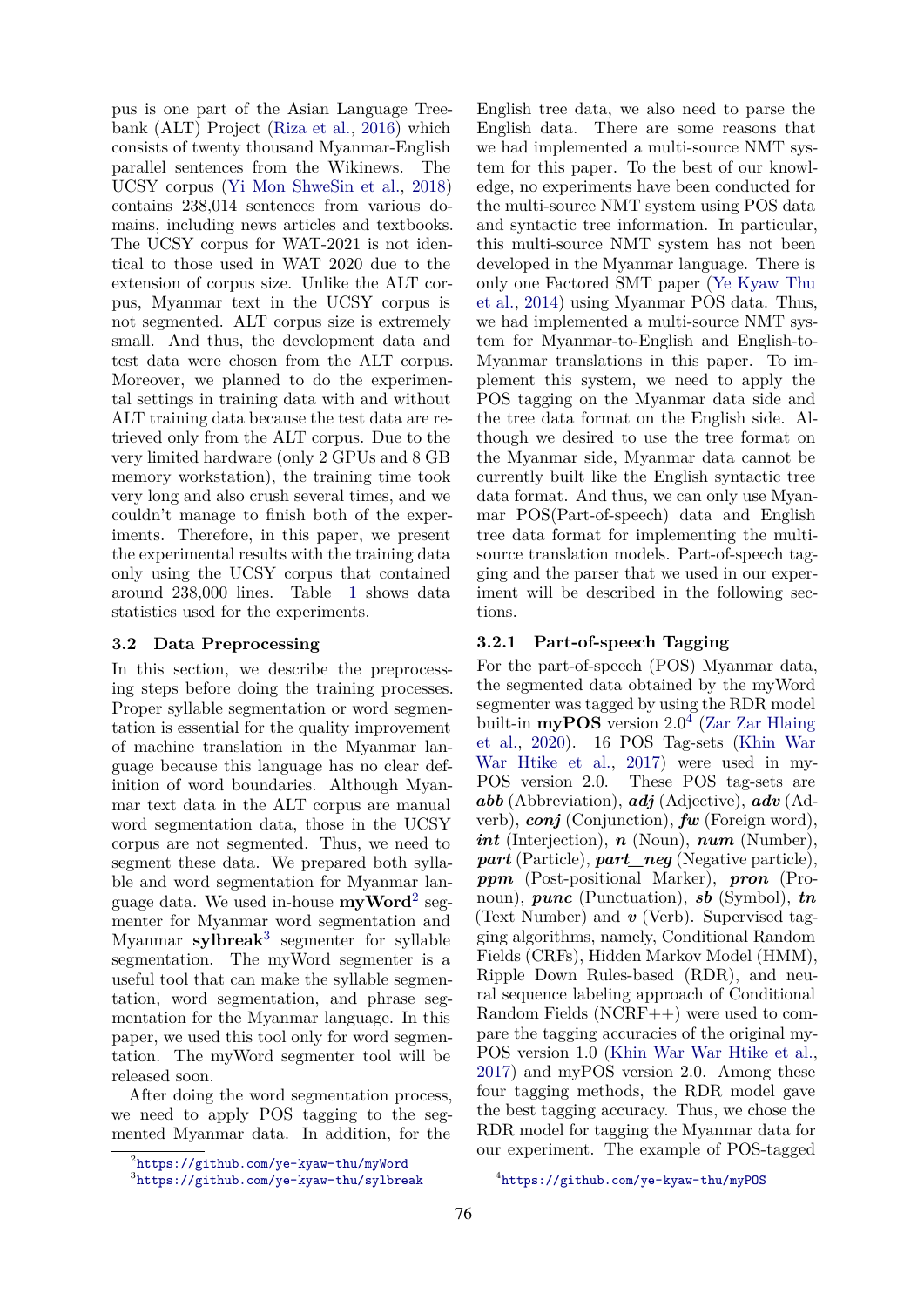<span id="page-3-0"></span>

| Data Type    | File Name                  | Number of Sentence |
|--------------|----------------------------|--------------------|
| <b>TRAIN</b> | train.ucsy. $[my \mid en]$ | 238,014            |
| <b>DEV</b>   | $dev. alt. [my \nvert en]$ | 1,000              |
| <b>TEST</b>  | test.alt. $[my \mid en]$   | 1,018              |

Table 1: English-Myanmar Parallel Dataset

data for the sentence "ကျွန်တော် က သုတေသီ တစ် äယßကé ပÞ ။" **(I am a researcher.)** is described in the following:

ကျွန်တော်/pron က/ppm သုတေသီ/n တစ်/ $tn$  $\frac{1}{2}$   $\frac{1}{2}$   $\frac{1}{2}$   $\frac{1}{2}$   $\frac{1}{2}$   $\frac{1}{2}$   $\frac{1}{2}$   $\frac{1}{2}$   $\frac{1}{2}$   $\frac{1}{2}$   $\frac{1}{2}$   $\frac{1}{2}$   $\frac{1}{2}$   $\frac{1}{2}$   $\frac{1}{2}$   $\frac{1}{2}$   $\frac{1}{2}$   $\frac{1}{2}$   $\frac{1}{2}$   $\frac{1}{2}$   $\frac{1}{2}$   $\frac{1}{2}$ 

We also evaluated the accuracy of the RDR model. To evaluate this model, 1,300 Myanmar sentences were retrieved from the UCSY corpus, and these sentences were tagged by the selected RDR model. On the other hand, we manually tagged these Myanmar sentences. Finally, we evaluated the accuracy of the RDR model by comparing these two tagged data. We found that the RDR model provides the tagging accuracy of 77% Precision, 81% Recall, and 79% F-Measure.

#### **3.2.2 RegexpParser**

Word-level segmentation and tree data format were used on the English side for the experiment. English data given by the WAT-2021 are already segmented. Thus, no segmentation process is needed to do for the English side. For parsing the English data, some parsers such as English PCFG (Probabilistic Context-Free Grammar) parser from Stanford Parser<sup>[5](#page-3-1)</sup>, BLLIP Parser<sup>[6](#page-3-2)</sup>, Berkeley Neural Parser<sup>[7](#page-3-3)</sup>, and RegexpParser<sup>[8](#page-3-4)</sup> were tested with our experiment data of English side. **PCFG Parser** is used to parse the English sentence into tree data format. This parser cannot parse long sentences of more than 70 words. The longest sentence in our experiment data contains approximately 1,000 words. And thus, this PCFG parser cannot be used for parsing our experiment data. **BLLIP Parser** is a statistical natural language parser that includes a generative constituent parser and discriminative maximum entropy re-ranker. It can be

used as Python version or Java version. This parser cannot parse the long sentences in our experiment data although it can accept more sentence length 853 than the PCFG parser.

**Berkeley Neural Parser** is a highaccuracy parser with models for 11 languages which is implemented by Python. It is based on constituency parsing with a self-attentive encoder, with additional changes in multilingual constituency parsing with self-attention and pre-training. Although this parser can parse the long sentences in our experiment data, training time takes a lot more than the **RegexpParser**[9](#page-3-5) **(grammar-based chunk parser)** from **nltk** package. By comparing the aforementioned parsers, RegexpParser can parse the longest sentences and all the experiment data within a few minutes. Moreover, this RegexpParser is the simplest parser for generating the parse tree data. Thus, we chose the RegexpParser for the tree data format of the English side of our experiment data.

 A grammar-based chunk parser **Regexp-Parser** uses a set of regular expression patterns to specify the behavior of the parser. The chunking of the text is encoded by using a ChunkString, and each rule performs by modifying the chunking in the ChunkString. The rules are implemented by using regular expression matching and substitution. A grammar contains one or more clauses in the following form:

 $\{ \}$  #chunk determiners and adjectives  $\}$  <  $[\n\cdot \nabla I] \cdot *$  > +{ #strip any tag beginning with V, I, or **.**

*< ·∗ >}{< DT >* #split a chunk at a determiner *< DT | JJ > {} < NN · ∗ >* #merge chunk ending

with det /adj with one starting with a noun

The clauses of a grammar are also executed in order. A cascaded chunk parser is one having more than one clause. The maximum depth of a parse tree generated by RegexpParser is the same as the number of clauses in the gram-

<span id="page-3-1"></span><sup>5</sup> [https://nlp.stanford.edu/software/](https://nlp.stanford.edu/software/lex-parser.shtml) [lex-parser.shtml](https://nlp.stanford.edu/software/lex-parser.shtml)

<span id="page-3-2"></span><sup>6</sup> <https://github.com/BLLIP/bllip-parser>

<span id="page-3-3"></span><sup>7</sup> [https://github.com/nikitakit/](https://github.com/nikitakit/self-attentive-parser)

[self-attentive-parser](https://github.com/nikitakit/self-attentive-parser)

<span id="page-3-4"></span><sup>8</sup> [https://www.programcreek.com/python/](https://www.programcreek.com/python/example/91255/nltk.RegexpParser) [example/91255/nltk.RegexpParser](https://www.programcreek.com/python/example/91255/nltk.RegexpParser)

<span id="page-3-5"></span><sup>9</sup> [https://www.programcreek.com/python/](https://www.programcreek.com/python/example/91255/nltk.RegexpParser) [example/91255/nltk.RegexpParser](https://www.programcreek.com/python/example/91255/nltk.RegexpParser)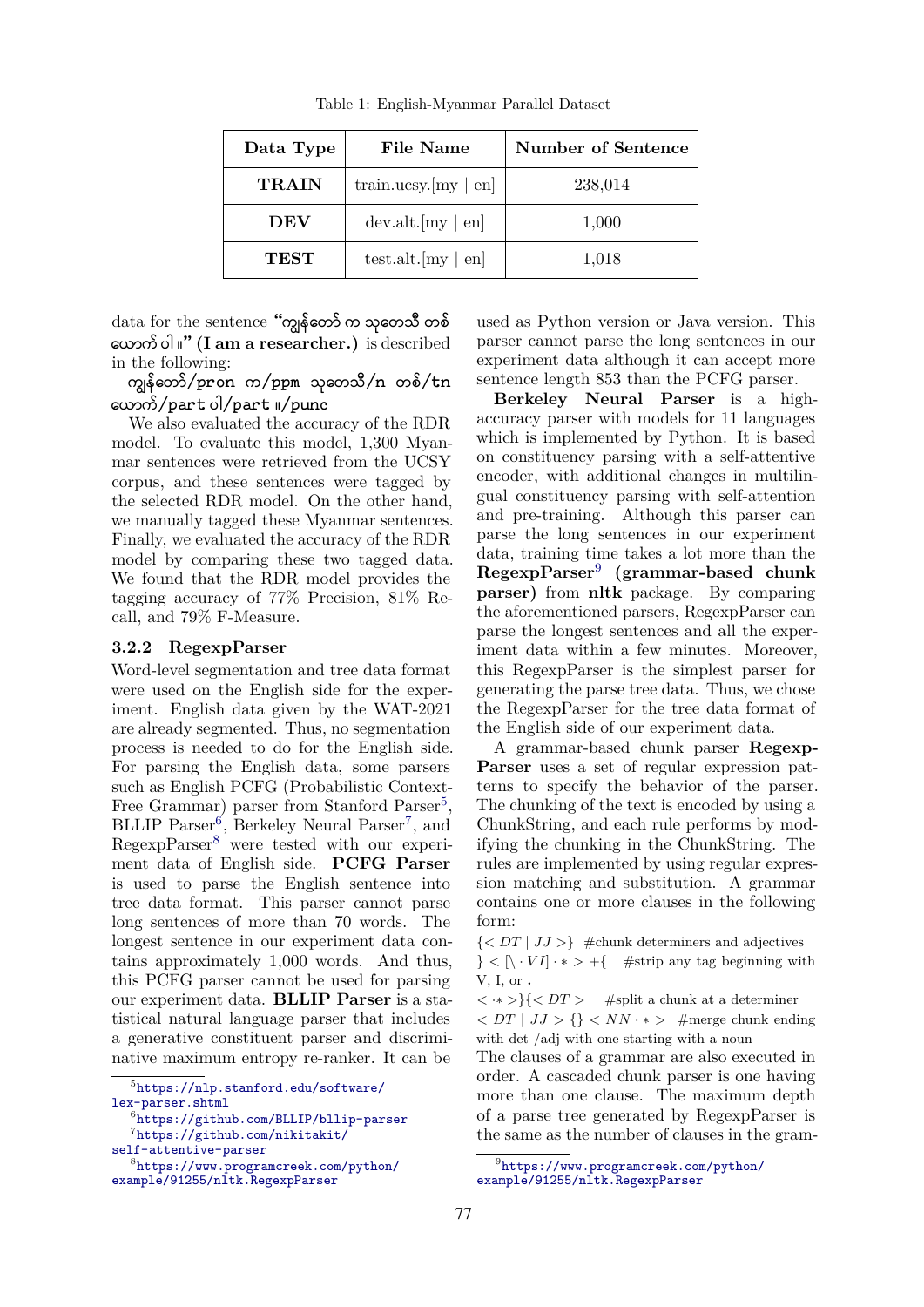mar. To parse a sentence, firstly, we need to create the chunker by using the RegexpParser function with the built grammar. Secondly, an input sentence is needed to tokenize and the tokenized sentence will need to be tagged by using the functions from **nltk** package. After tagging the tokenized sentence, the chunker calls the parse function with the tagged string parameter. Later, we will get the parse tree format output and need to convert this tree format to the tree format string. These procedures were used for parsing the English side of our experiment data. The example of English parse tree produced by this Regexp-Parser is shown as follow:

**(S I/PRP (VP (V love/VBP)) (VP (V programming/VBG)) ./.)**

#### **3.3 Training**

All our NMT systems were trained on 2 GPUs with the following parameters for Marian framework. Two architectures such as *transformer* and *s2s* (RNN-based encoder-decoder model with attention mechanism) are applied in our experiment. For the first architecture, we used the different model types (--type transformer for Transformer Model, --type multi-transformer for Multi-Transformer Model, and --type shared-multi-transformer for Shared-Multi-Transformer Model) with the following parameters:

```
--max-length 500 --maxi-batch
100 --valid-freq 5000
--valid-metrics cross-entropy
perplexity bleu --save-freq
5000 --disp-freq 500
--valid-mini-batch 64
--beam-size
6 --normalize 0.6 --enc-depth 2
--mini-batch-fit -w 1000
--dec-depth 2 --transformer-heads
8 --transformer-dropout 0.3
--label-smoothing 0.1
--early-stopping 10
--tied-embeddings
--exponential-smoothing
--learn-rate 0.0003 --lr-warmup 0
--lr-decay-inv-sqrt 16000
--clip-norm 5 --devices 0 1
--sync-sgd --seed 1111
```
For the second architecture, we also used the different model types (--type s2s for RNN with attention Model, --type

multi-s2s for Multi-s2s Model, and --type shared-multi-s2s for Shared-Multi-s2s Model) with the following parameters:

```
--max-length 500 --workspace
500 --enc-depth 2 --enc-type
alternating --enc-cell
lstm --enc-cell-depth 2
--dec-depth 2 --dec-cell
lstm --dec-cell-base-depth
2 --dec-cell-high-depth
2 --mini-batch-fit
--valid-mini-batch 16
--valid-metrics cross-entropy
perplexity translation
bleu --valid-freq 5000
--save-freq 5000 --disp-freq
500 --dropout-rnn
0.3 --early-stopping
10 --tied-embeddings
--mini-batch-fit --dropout-src
0.3 --devices 0 1 --sync-sgd
--seed 1111
```
## <span id="page-4-0"></span>**4 Evaluation Results**

Our systems are evaluated on the ALT test set and the evaluation results are shown in Table [2.](#page-5-1) For the evaluation of Myanmar-to-English and English-to-Myanmar translation pairs, we used the different evaluation metrics such as Bilingual Evaluation Understudy (BLEU) [\(Papineni et al.,](#page-8-10) [2002\)](#page-8-10), Rank-based Intuitive Bilingual Evaluation Score (RIBES) [\(Isozaki et al.](#page-8-11), [2010](#page-8-11)), and Adequacy-Fluency Metrics (AMFM) [\(Banchs et al.](#page-7-1), [2015\)](#page-7-1).

The BLEU score measures the precision of ngram (overall n *≤* 4 in our case) with respect to a reference translation with a penalty for short translations. Intuitively, the BLEU score measures the adequacy of the translation and a larger BLEU score indicates a better translation quality. RIBES is an automatic evaluation metric based on rank correlation coefficients modified with precision and special care is paid to the word order of the translation results. The RIBES score is suitable for distance language pairs such as Myanmar and English. Larger RIBES scores indicate better translation quality. AM-FM is a two-dimensional automatic evaluation metric for machine translation, which is used to evaluate the machine translation systems. The evaluation metric designed to address independently the semantic and syntactic aspects of the translation. The larger the AMFM scores, the better the trans-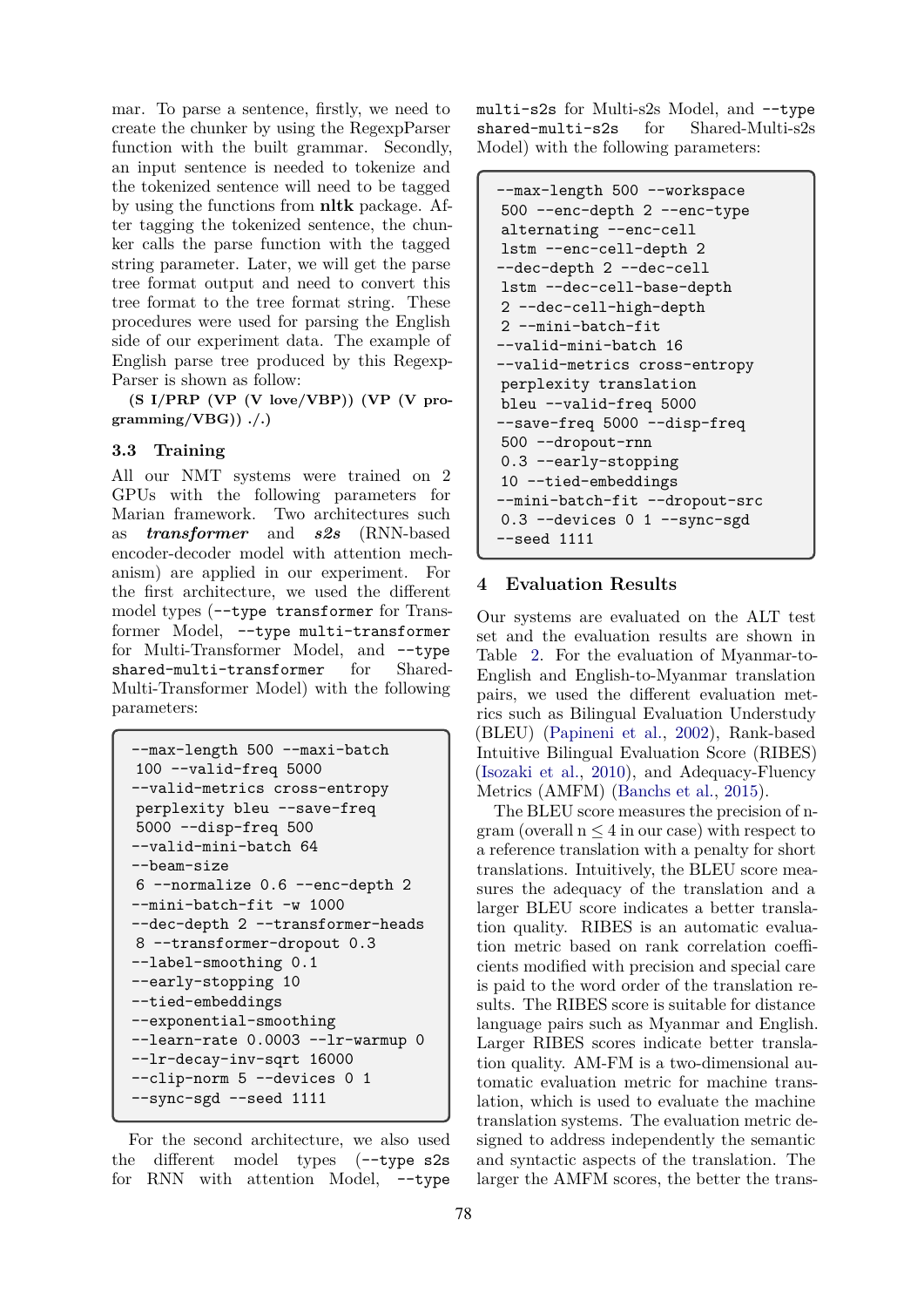|                          | English-to-Myanmar |              | Myanmar-to-English |             |              |             |
|--------------------------|--------------------|--------------|--------------------|-------------|--------------|-------------|
| Models                   | <b>BLEU</b>        | <b>RIBES</b> | <b>AMFM</b>        | <b>BLEU</b> | <b>RIBES</b> | <b>AMFM</b> |
| transformer              | 12.72              | 0.610951     | 0.645760           | 6.24        | 0.620840     | 0.424640    |
| multi-transformer        | 12.94              | 0.598012     | 0.654780           | 4.44        | 0.577247     | 0.393760    |
| shared-multi-transformer | 13.90              | 0.608810     | 0.645260           | 4.62        | 0.587155     | 0.391710    |
| s2s                      | 12.35              | 0.620377     | 0.618420           | 6.72        | 0.616469     | 0.395310    |
| multi-s2s                | 12.82              | 0.625476     | 0.638870           | 4.73        | 0.578146     | 0.357150    |
| shared-multi-s2s         | 12.11              | 0.626460     | 0.631630           | 6.13        | 0.609560     | 0.376140    |

<span id="page-5-1"></span>Table 2: BLEU, RIBES and AMFM scores for English-to-Myanmar and Myanmar-to-English translations

lation quality. Experiments are conducted by tuning different parameter settings for the proposed models. The best scores among those of the experimental results are submitted in this description. The highest scores of the proposed models are indicated as bold numbers. Since the UCSY corpus is updated annually, we cannot directly compare the official baseline results of WAT-2020 and our experimental results of WAT-2021. Thus, the experimental results are compared only with our baseline model results.

Table [2](#page-5-1) shows the experimental results of the first and second architectures. The first part of the table consists of Englishto-Myanmar translation scores and the second part consists of Myanmar-to-English translation scores. For the first architecture (i.e., transformer) in the first part of the table, the shared-multi-transformer model achieves higher BLEU scores (+1.18) than the baseline transformer model. Furthermore, the multi-transformer model performs better than the baseline transformer in terms of AMFM scores. However, RIBES scores of multi-transformer and shared-multitransformer models are lower than the baseline transformer model. For the second architecture (i.e., s2s or RNN-based Attention), the multi-s2s model outperforms the baseline s2s model and shared-multi-s2s in terms of BLEU and AMFM scores. The sharedmulti-s2s model provides better RIBES scores (0.626460). The highest BLEU scores (13.90) of the shared-multi-transformer model and the highest AMFM scores (0.654780) of the multitransformer model are produced by the first architecture while the highest RIBES scores (0.625476) are achieved by the multi-s2s model of the second architecture.

Myanmar-to-English translation results are

shown in the second part of the Table [2.](#page-5-1) For Myanmar to English translation, the two baseline models (i.e., transformer and s2s) outperform the other models in terms of BLEU, RIBES, and AMFM scores. No improvements occur in this translation task. On the other hand, from English to Myanmar translation, the multi-transformer model is better than the baseline transformer model in terms of AMFM score, and the shared-multi-transformer model performs better than the baseline in terms of BLEU score. Moreover, the multi-s2s and shared-multi-s2s models also provide better translation results compared with the baseline model.

### <span id="page-5-0"></span>**5 Error Analysis**

For both English-to-Myanmar and Myanmarto-English translation models, we analyzed the translated outputs by using Word Error Rate<sup>[10](#page-5-2)</sup>. For doing the error analysis, we used SCLITE (score speech recognition system output) program from the NIST scoring toolkit  $SCTK<sup>11</sup>$  $SCTK<sup>11</sup>$  $SCTK<sup>11</sup>$  version 2.4.10 for making dynamic programming based alignments between reference (ref) and hypothesis (hyp) and calculation of WER. The WER formula can be described as the following equation:

$$
WER = \frac{(I + D + S)100}{N} \tag{1}
$$

where *S* is the number of substitutions, *D* is the number of deletions, *I* is the number of insertions, *C* is the number of correct words and N is the number of words in the reference  $(N = S + D + C)$ . The percentage of WER can be greater than 100% when the number of insertions is very high.

<span id="page-5-2"></span><sup>10</sup>[https://en.wikipedia.org/wiki/Word\\_error\\_](https://en.wikipedia.org/wiki/Word_error_rate) [rate](https://en.wikipedia.org/wiki/Word_error_rate)

<span id="page-5-3"></span><sup>11</sup><https://github.com/usnistgov/SCTK>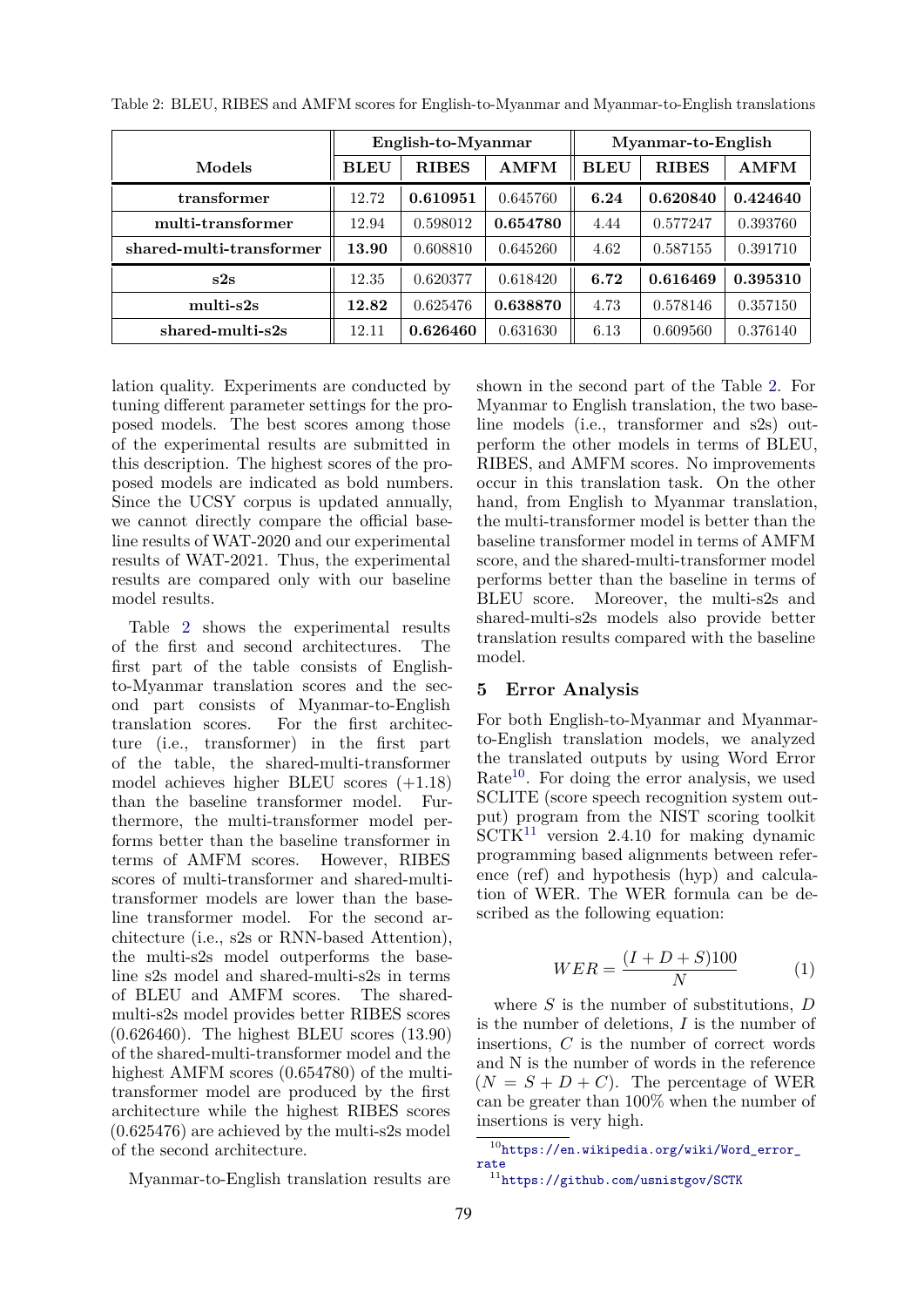|                          | English-to-Myanmar | Myanmar-to-English |  |
|--------------------------|--------------------|--------------------|--|
| Models                   | $WER(\%)$          | $WER(\%)$          |  |
| transformer              | 81.3%              | 82.6%              |  |
| multi-transformer        | 83.9%              | $90.0\%$           |  |
| shared-multi-transformer | 83.5%              | 88.2\%             |  |
| s2s                      | 84.2%              | 85.1%              |  |
| multi-s2s                | 82.7%              | 91.8%              |  |
| $shared$ -multi-s2s      | 82.5%              | 86.0%              |  |

<span id="page-6-0"></span>Table 3: WER scores for English-to-Myanmar and Myanmar-to-English translation models (Generally, lower WER indicates better translation performance)

Table [3](#page-6-0) shows the WER scores of Englishto-Myanmar and Myanmar-to-English translation models. In this table, lower WER scores are highlighted as bold numbers. The lower the WER scores, the better the translation models. For the first architecture of English-to-Myanmar translation, the baseline transformer model gives lower WER scores (81.3%) than the multi-transformer and shared-multi-transformer models. However, in the second architecture, the sharedmulti-s2s model provides lower WER scores (82.5%) compared with the baseline (s2s) and multi-s2s models. In Myanmar-to-English translation, the multi-transformer and sharedmulti-transformer models yield greater WER scores (90.0% and 88.2%) than the baseline transformer model of the first architecture. In addition, the multi-s2s and shared-multi-s2s model also give higher WER scores (91.8% and 86.0%) than the baseline s2s models (85.1%). Due to the higher WER scores in Myanmar-to-English translation models, the multi-transformer and sharedmulti-transformer models couldn't provide better translation results than the baseline transformer model, and the multi-s2s and shared-multi-s2s models couldn't also yield the improvements than the baseline s2s model.

After we analyzed the confusion pairs of English-to-Myanmar and Myanmar-to-English translation models in detail, we found that most of the confusion pairs in the translations are caused by (1) the nature of the Myanmar language (written or speaking form), (2) the incorrect word segmentation or data cleaning errors of English language, (3) the Myanmar language with no articles (i.e., **a,**

**an,** and **the**), and (4) the different nature and language gaps of Myanmar and English languages. The top 10 confusion pairs of Englishto-Myanmar and Myanmar-to-English translations of the model transformer are shown in Table [4.](#page-7-2) In this table, the first column is the reference and hypothesis pair (i.e., output of the translation model) for English-to-Myanmar translation. The third one is for that of Myanmar-to-English translation.

All of the confusion pairs in the first column are caused by the nature of the Myanmar language. For example, in Myanmar written or speaking form, the word "သညé ("is" in English)" are the same as the word " $\infty$  $\mathcal{S}$  ("is" in English)". Moreover, the words "၏ ("of or 's" in English)" and " $\delta$ <sub>6</sub> ("of or 's" in English)" in the possessive place and the words " $\varphi$ : ("plural form" in English)" and "εσχ ("plural form" in English)" are the same meanings. In other words, these hypotheses are synonyms of the reference words. In the third column of the Table [4,](#page-7-2) for the Myanmar-to-English translation, the confusion pairs of "apos  $\rightarrow$  quot", "quot" → apos", "the → &amp", ", → the" and "the *→* s" are caused by the incorrect word segmentation or data cleaning errors of English language. Furthermore, we found that the confusion pairs of "the  $\rightarrow$  a" and "a  $\rightarrow$  the" are caused by the Myanmar language with no articles (i.e., **a, an,** and **the**). The confusion pairs of "in  $\rightarrow$  of", "to  $\rightarrow$  of" and "with  $\rightarrow$ and" are caused due to the different nature and language gaps of Myanmar and English languages. Occasionally, most of the Myanmar people misused the usage of the words "**in, of,** and **with**" in English writing.

For instance, for the Myanmar sentence " $\infty$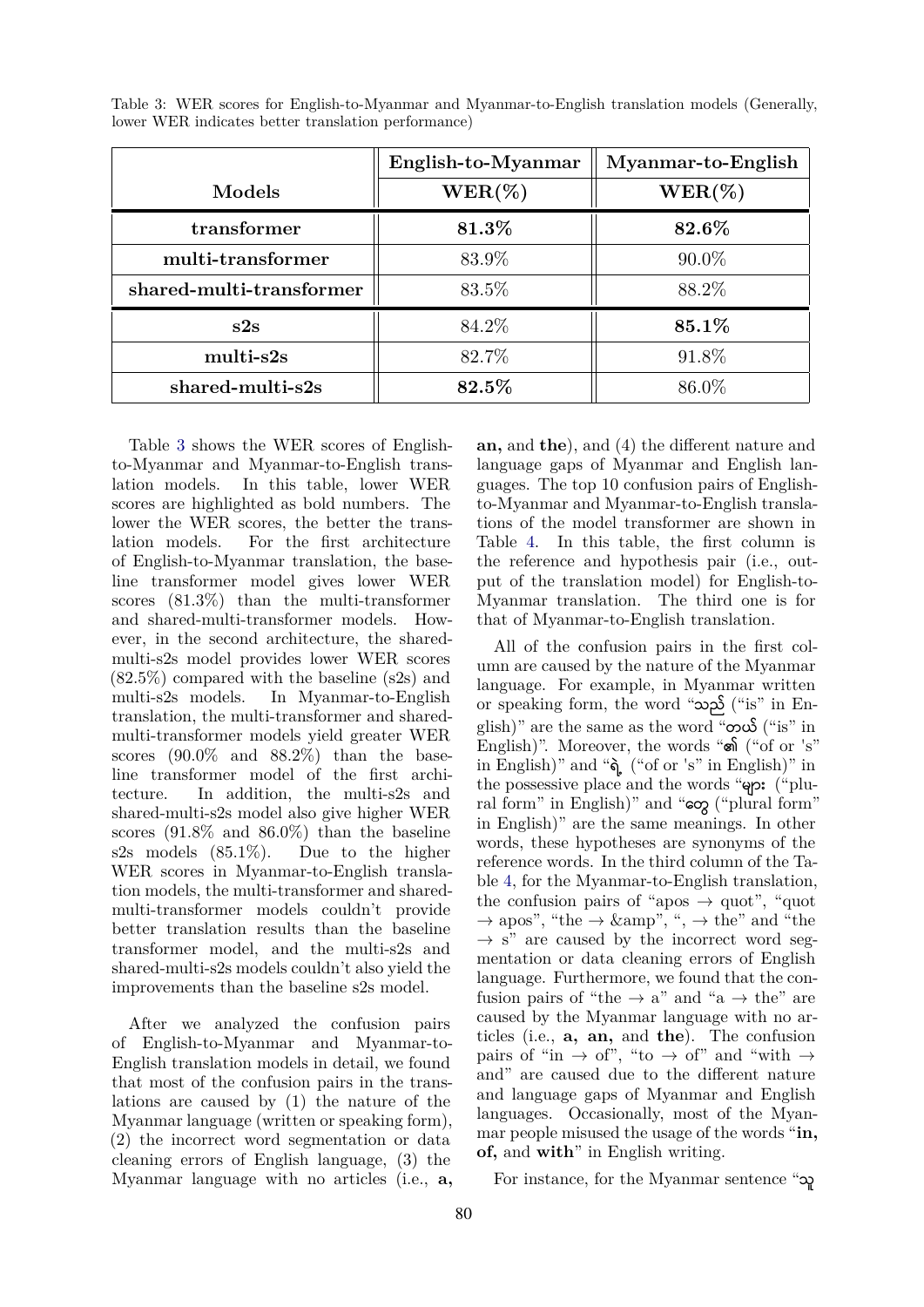| EN-MY<br>$\rm{Ref}\rightarrow$ Hyp | Freq | <b>MY-EN</b><br>$\text{Ref} \rightarrow \text{Hyp}$ | Freq |
|------------------------------------|------|-----------------------------------------------------|------|
| သည် $\rightarrow$ တယ်              | 371  | $apos \rightarrow quot$                             | 30   |
| များ $\rightarrow$ တွေ             | 63   | the $\rightarrow$ a                                 | 29   |
| କ୍ଷା $\rightarrow$ ရဲ့             | 33   | quot $\rightarrow$ apos                             | 24   |
| တယ် $\rightarrow$ သည်              | 36   | $, \rightarrow$ the                                 | 23   |
| သော $\rightarrow$ တဲ့              | 17   | the $\rightarrow$ & amp                             | 23   |
| ရန် $\rightarrow$ ဖို့             | 9    | $\text{in} \rightarrow \text{of}$                   | 18   |
| ယောက် $\rightarrow$ ဦး             | 9    | $a \rightarrow$ the                                 | 17   |
| မည် $\rightarrow$ မယ်              | 8    | the $\rightarrow$ s                                 | 14   |
| တို့ $\rightarrow$ များ            | 7    | $\text{to} \rightarrow \text{of}$                   | 10   |
| ၎င်း $\rightarrow$ ဒါ              | 3    | with $\rightarrow$ and                              | 6    |

<span id="page-7-2"></span>Table 4: An example of confusion pairs of the model Transformer

က အတန်း ထဲ မှာ အတော်ဆုံး ကျောင်းသား ဖြစ်တယ်။", they translate this sentence to the English sentence "He is the most clever student **of** the class.". In this case, they misused the word "**of**" instead of the word "**in**". The correct English sentence is "He is the most clever student **in** the class." For another example of Myanmar  $s$ entence "စားပွဲ ကို သစ်သား ဖြင့် ပြုလုပ် ထားတယ်။", they translate to English sentence "The table is made **with** wooden." with the misused of the word "**with**" instead of "**of**". The correct sentence for this example is "The table is made **of** wooden." When the prepositions "**in**, **of**, and **with**" are combined with the main verbs, the prepositions "**in** and **of**" and "**with** and **of**" have generally same meanings in Myanmar language. These may cause the Myanmar-to-English translation models hard to learn well during the training processes compared with the English-to-Myanmar translation models.

#### <span id="page-7-0"></span>**6 Conclusion**

In this system description for WAT-2021, we submitted our NMT systems with two architectures such as transformer and RNN with attention. We evaluated our proposed models in both directions of Myanmar-English and English-Myanmar translations at WAT-2021. In this paper, for English to Myanmar translation, multi-source and shared-multi-source models outperform the baseline models in terms of BLEU, RIBES, and AMFM scores. In the Myanmar-to-English translation task, the proposed models could not provide better translation quality than the baselines. The top 10 frequent errors in the model's hypothesis could be clearly found from our error analysis. For examples, the confusion pairs of "သညé *→* တယ် 371", "များ → တွေ 63", "၏ → ရဲ့ 33", and so on. Moreover, our study also made a contribution to the fact that if these errors can be cleaned up, the translation performance of the shared task will improve. In the future, we intend to apply post-editing techniques in Myanmar to English translation to improve the translation quality. Furthermore, we intend to extend string-to-tree and string-to-pos translation approaches for under-resourced languages such as Myanmar and Thai.

## **Acknowledgments**

This work was supported by King Mongkut's Institute of Technology Ladkrabang (KMITL) and in collaboration with Artificial Intelligence Research Group, National Electronics and Computer Technology Center (NECTEC), Thailand.

#### **References**

<span id="page-7-1"></span>Rafael E. Banchs, Luis F. D'Haro, and Haizhou Li. 2015. [Adequacy–fluency metrics: Evaluat](https://doi.org/10.1109/TASLP.2015.2405751)[ing mt in the continuous space model framework.](https://doi.org/10.1109/TASLP.2015.2405751)